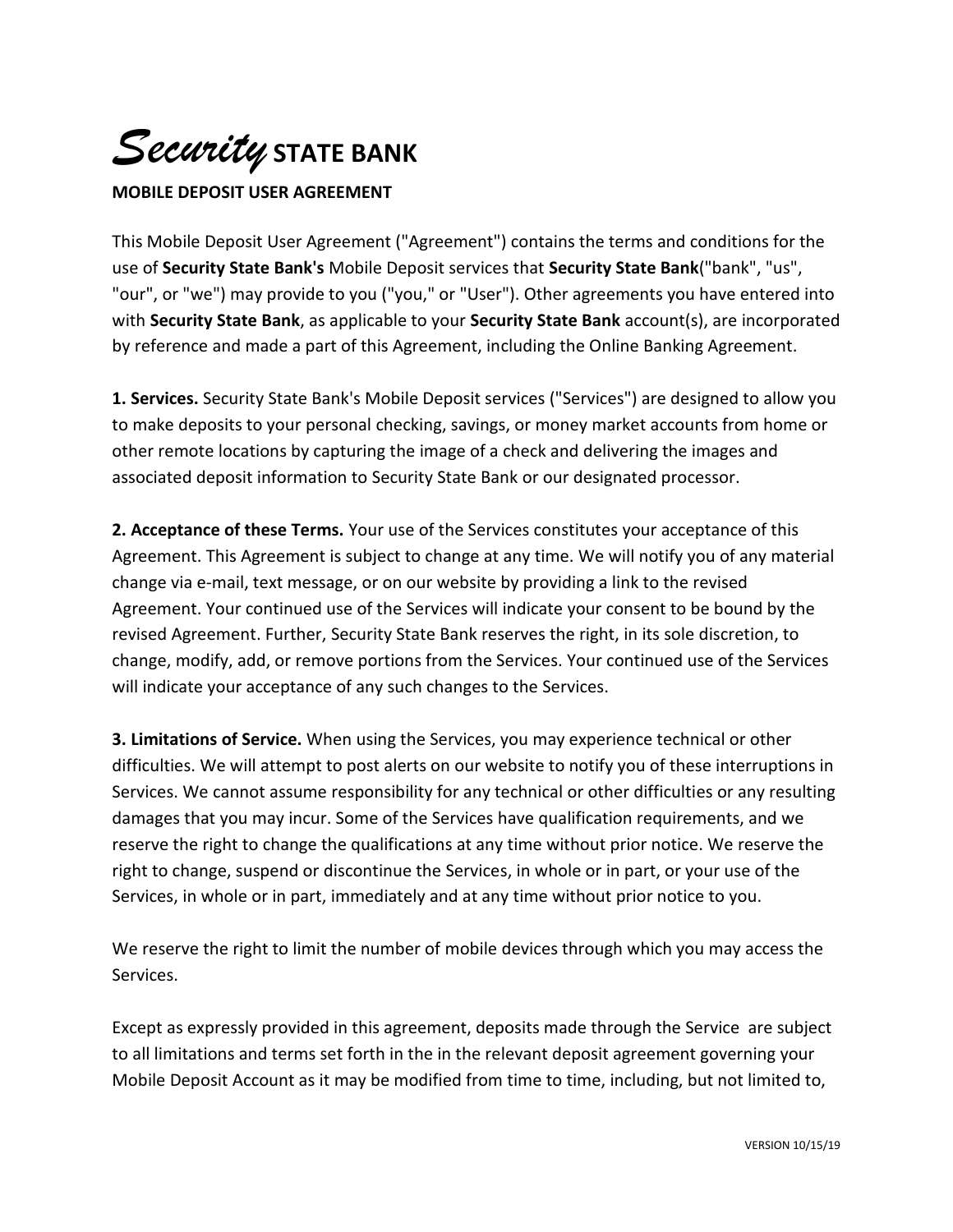those related to deposit acceptance, crediting, collection, endorsement, processing order and errors

**4. Hardware and Software.** To use the Services, you must have, at your expense, a supported mobile device (e.g., smartphone, tablet, etc.) with a supported camera and a supported operating system, have an active data plan for your mobile device, and download the App to your mobile device (collectively, the "Mobile Device"). See [www.sbankonline.com](http://www.sbankonline.com/) for current specifications. We do not guarantee that your particular mobile device, mobile device camera, mobile device operating system or mobile carrier will be compatible with the Service. Any such software is accepted by you as is and is subject to the terms and conditions of the software agreement you enter into directly with the third-party software provider at time of download and installation.

**5. Fees.** There is no fee to use the Service.

**6. Eligible items.** You agree to scan and deposit only "checks" as that term is defined in Federal Reserve Regulation CC ("Reg. CC"). When the image of the check transmitted to Security State Bank is converted to an image for subsequent presentment and collection, it shall thereafter be deemed an "item" within the meaning of Articles 3 and 4 of the Uniform Commercial Code.

You agree that you will not scan and deposit any of the following types of checks or other items which shall be considered ineligible items:

- Checks payable to any person than the person that owns the account that the check is being deposited into.
- Checks containing an alteration on the front of the check or item, or which you know or suspect, or should know or suspect, are fraudulent or otherwise not authorized by the owner of the account on which the check is drawn.
- Checks payable jointly, unless deposited into an account in the name of all payees.
- Checks previously converted to a substitute check, as defined in Reg. CC.
- Checks drawn on a financial institution located outside the United States.
- Checks that are remotely created checks, as defined in Reg. CC.
- Checks not payable in United States currency.
- Checks dated more than 6 months prior to the date of deposit.
- Checks or items prohibited by the bank's current procedures relating to the services or which are otherwise not acceptable under the terms of your account.
- Checks with any endorsement on the back other than that specified in this agreement.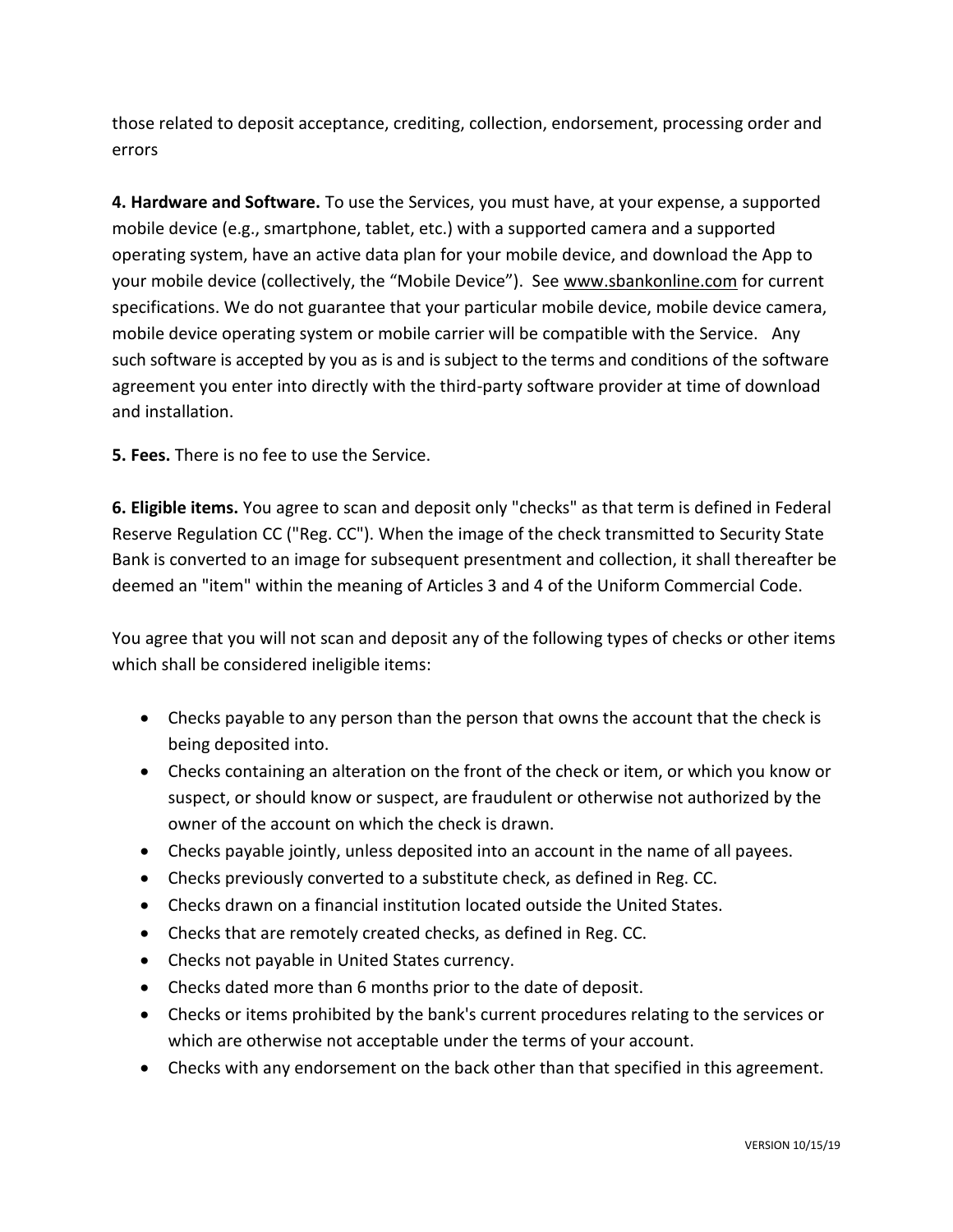- Checks that have previously been submitted through the Service or through a remote deposit capture service offered at any other financial institution.
- Checks that have previously been deposited or negotiated in any way via any method at Security State Bank or any other financial institution.

**7. Endorsements and Procedures.** Only checks made payable to you and endorsed by you may be deposited using Security State Bank's Mobile Deposit Service. Before transmission, you agree to restrictively endorse any item transmitted through the Services as "For Mobile Deposit Only To Security State Bank" along with your signature. You agree to follow any and all other procedures and instructions for use of the Services as Security State Bank may establish from time to time. You agree to supply any information in your possession that we request regarding a check or item deposited or attempted to be deposited through the Service.

**8. Receipt of Items.** We reserve the right to reject any item transmitted through the Services, at our discretion, without liability to you. We are not responsible for items we do not receive or for images that are dropped during transmission. An image of an item shall be deemed received when you receive a confirmation from Security State Bank that we have received the image. Receipt of such confirmation does not mean that the transmission was error free, complete or will be considered a deposit and credited to your account. We further reserve the right to charge back to your account at any time, any check or item that we subsequently determine was not an eligible item. You agree that the Bank is not liable for any loss, costs, or fees you may incur as a result of our chargeback of an ineligible item.

**9. Availability of Funds.** You agree that items transmitted using Mobile Deposit are not subject to the funds availability requirements of Regulation CC. If an image of an item you transmit through the Mobile Deposit is received and accepted **before 3:00 PM** Central Standard Time ("CST") on a business day that Bank is open, Bank considers that day to be the day of your deposit. Otherwise, Bank shall consider that the deposit was made on the next business day the Bank is open. Deposits completed that have exceptions or suspected duplicate items may not post until the next business day and would then be included in your daily limit for that business day. All items are subject to review. Funds deposited using Mobile Deposit will generally be made available in two business days from the day of deposit. Bank may make such funds available sooner based on such factors as credit worthiness, the length and extent of your relationship with the Bank, transaction and experience information, and such other factors as Bank, in its sole discretion, deems relevant. In some cases, Bank may not make funds deposited using Mobile Deposit available in accordance with this general policy. Should this occur, a communication will be sent to you, informing you as to when your funds will be available. For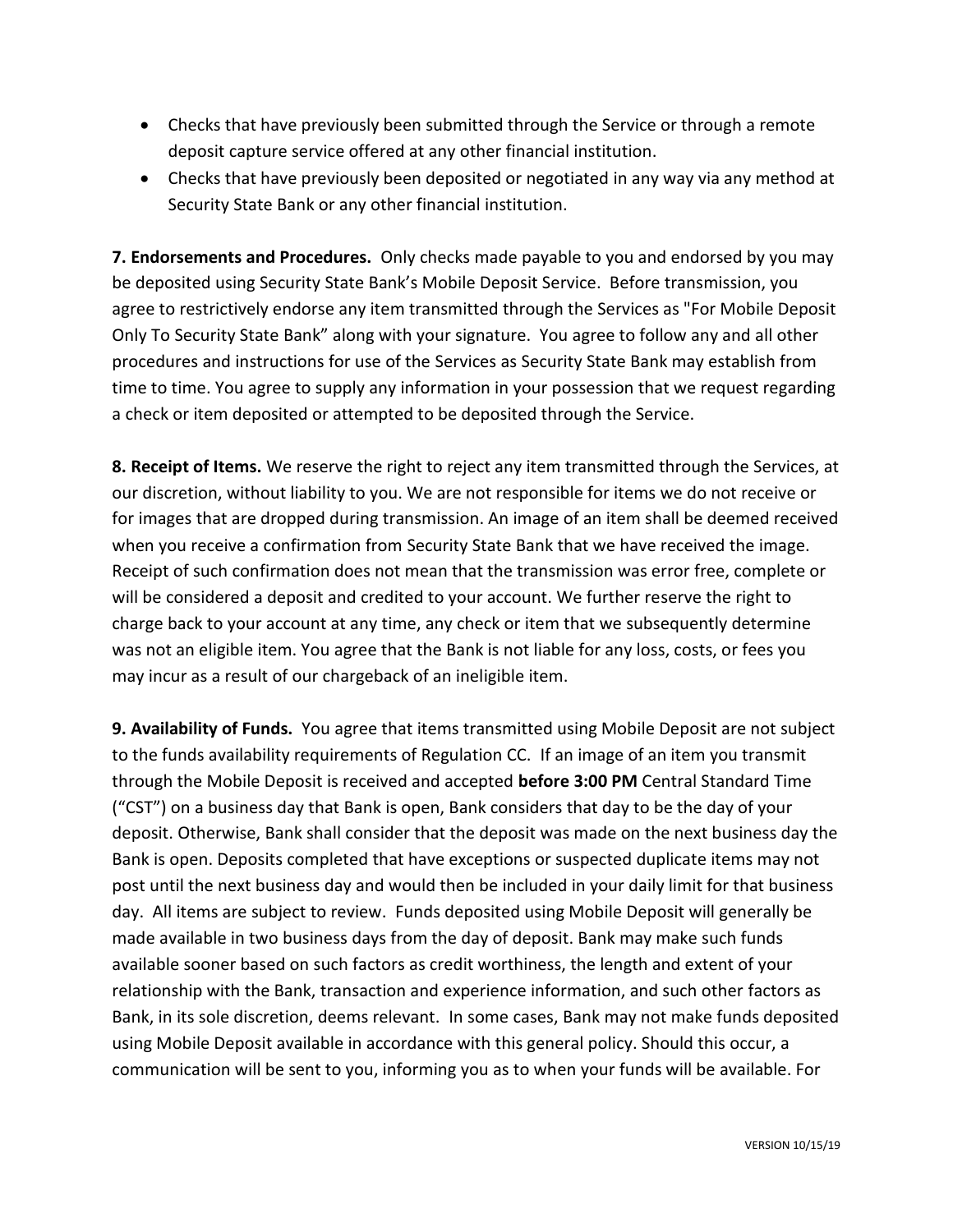the purposes of this Addendum, a business day is Monday through Friday, excluding all holidays recognized by the federal government.

**10. Disposal of Transmitted Items.** Upon your receipt of a confirmation from Security State Bank that we have received an image that you have transmitted, you agree to prominently mark the item as "Electronically Presented", "VOID", or otherwise render it incapable of further transmission, deposit, or presentment. You agree never to re-present the item to us or any other party a check or item that has been deposited through the Service unless we notify you that the check or item will not be accepted for deposit through the Service . You will promptly provide any check or item, or a sufficient copy of the front and back of the check or item, to Security State Bank as requested to aid in the clearing and collection process, to resolve claims by third parties with respect to any check or item, or for Security State Bank audit purposes. . You will maintain control over and be responsible for secure retention, storage, and destruction of original paper checks for which you have created an Electronic Check. After transmitting the Electronic Check to us, you will retain the original paper checks for a minimum of five (5) calendar days, but no longer than fourteen (14) calendar days, from the transmission date ("Retention Period"). You will retain and store the original paper checks in a secure and locked container that is only accessible by persons needing access to such paper checks. During the Retention Period and upon our request, you agree to provide us with the original paper checks. Once the Retention Period has expired, you will securely and irretrievably destroy original paper checks from which you have previously created and submitted to us an Electronic Check.

**11. Deposit Limits.** We reserve the right to impose, establish and change limits on the dollar amount and/or number of items or deposits from time to time. Deposits are limited to \$2,000 per day and \$5,500.00 per month. Number of items is limited to 15 items per month. Higher limits may be available subject to bank approval. If you attempt to initiate a deposit in excess of these limits, we may reject your deposit and you will be notified. If we permit you to make a deposit in excess of these limits, such deposit will still be subject to the terms of this Agreement, and we will not be obligated to allow such a deposit at other times.

**12. Presentment.** The manner in which the items are cleared, presented for payment, and collected shall be in Security State Bank's sole discretion subject to the agreements governing your account.

**13. Errors.** You agree to notify Security State Bank of any suspected errors regarding items deposited through the Services immediately, and in no event later than 60 days after the applicable Security State Bank Account Statement is sent. Unless you notify Security State Bank within 60 days, such statement regarding all deposits made through the Services shall be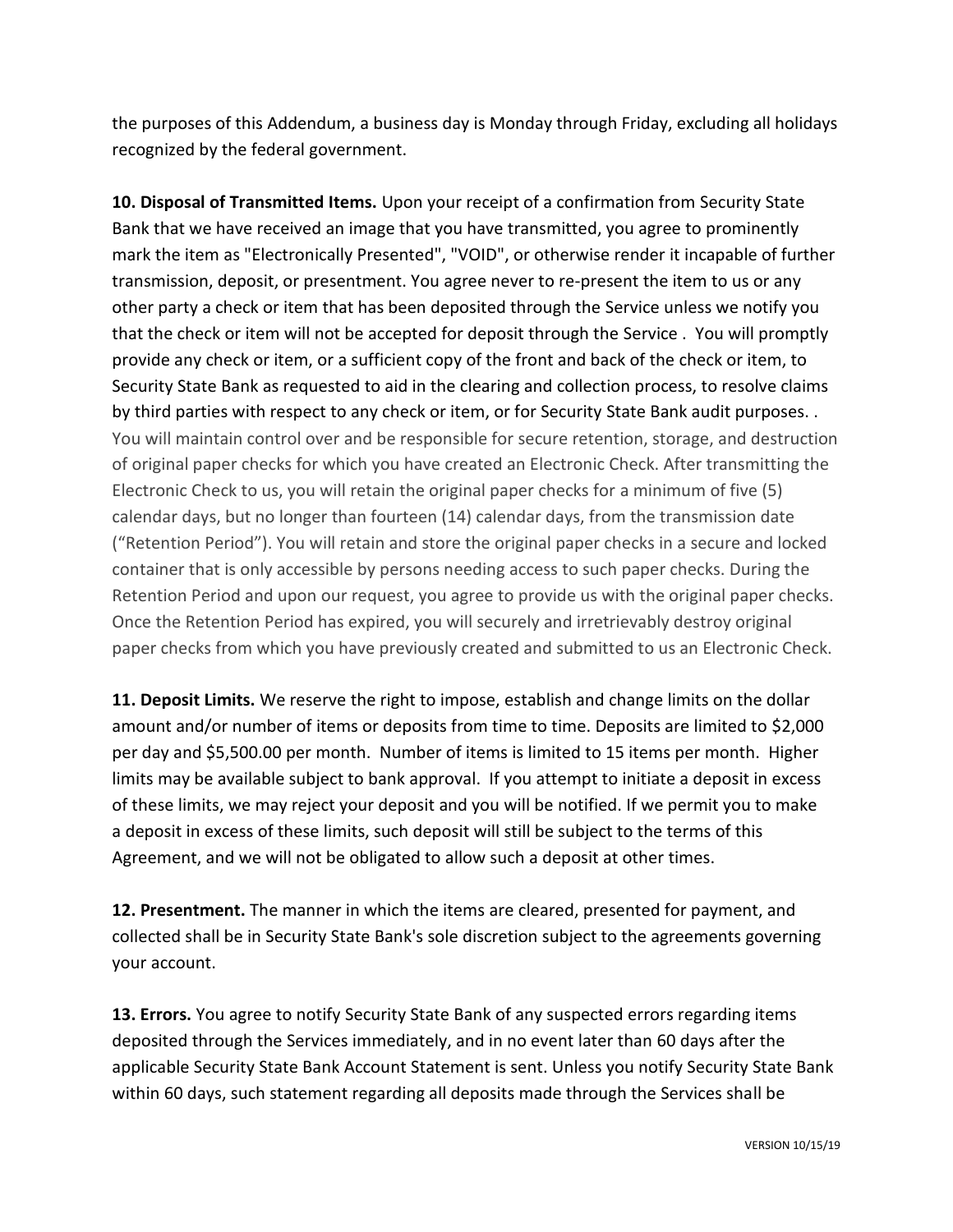deemed correct, and you are prohibited from bringing a claim against Security State Bank for such alleged error.

**14. Errors in Transmission.** By using the Services you accept the risk that an item may be intercepted or misdirected during transmission. Security State Bank bears no liability to you or others for any such intercepted or misdirected items or information disclosed through such errors.

**15. Image Quality.** The image of an item transmitted to Security State Bank using the Services must be legible, as determined in the sole discretion of Security State Bank. Without limiting the foregoing, the image quality of the items must comply with the requirements established from time to time by Security State Bank, the Board of Governors of the Federal Reserve Board, American National Standards or any other regulatory agency, clearinghouse or association. You agree that we shall not be liable for any damages resulting from a check or item's poor image quality, including those related to rejection of or the delayed or improper crediting of such a check or item, or from any inaccurate information you supply regarding the check or item.

**16. User Warranties and Indemnification.** You warrant to Security State Bank that:

- You will only transmit items and checks that you are entitled to endorse and all checks and items will include all signatures required for their negotiation.
- You will not transmit duplicate items.
- You will not transmit an image or images of the same check or item to us more than once and will not deposit or negotiate, or seek to deposit or negotiate, such check or item with any other party.
- You will not re-deposit or re-present the original item or check with Security State Bank or any other party.
- All information you provide to Security State Bank is accurate and true including that all images transmitted to Security Bank accurately reflect the front and back of the check or item at the time it was imaged.
- You will comply with this Agreement and all applicable rules, laws, and regulations.
- You are not aware of any factor which may impair the collectability of the item.
- You agree to indemnify and hold harmless Security State Bank from any loss for breach of this warranty provision or the terms of this agreement.
- You will use the Services only for your own deposits and will not allow the use of the Service by way of a service bureau business, timesharing or otherwise disclose or allow use of the Service by or for the benefit of any third party.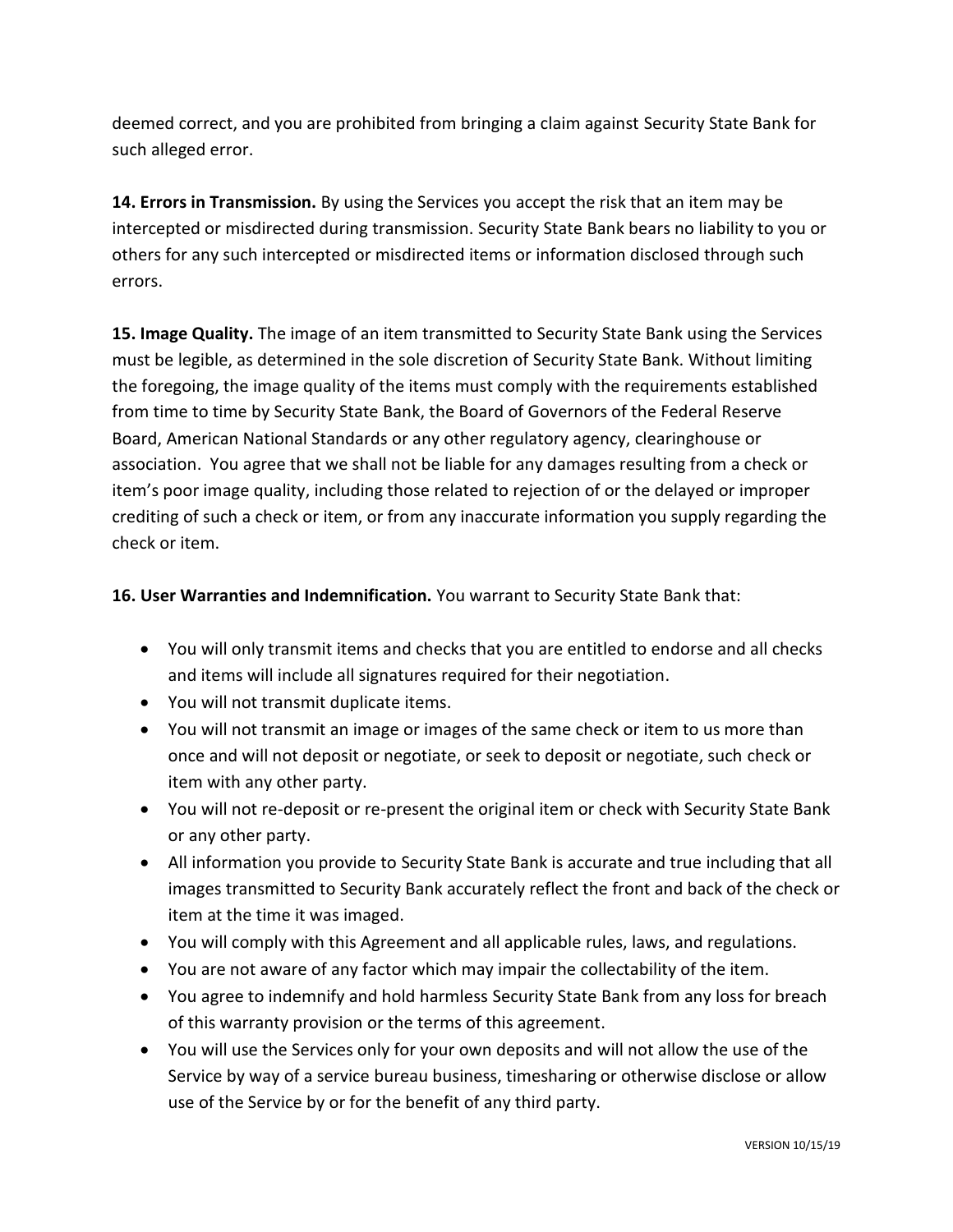• By your utilization of this App you acknowledge that the Third-Party Service Provider of the App may have access to the nonpublic personal information transmitted by you through the App.

**17. Cooperation with Investigations.** You agree to cooperate with us in the investigation of unusual transactions, poor quality transmissions, and resolution of customer claims, including by providing, upon request and without further cost, any originals or copies of items deposited through the Service in your possession and your records relating to such items and transmissions.

**18. Cancellation By You; Termination or Refusal By Us.** You may cancel the Service at any time by calling 715-372-4242 and allowing us a reasonable opportunity to act upon your request. We will have no obligation to honor any instruction, in whole or in part, that (i) we reasonably believe is used for any illegal or improper purpose or activity; (ii) we have reason to believe may not be authorized by you (iii) would violate any law, rule or regulation applicable to us or the Service (iv) is not in accordance with any other requirement stated in this Agreement or any of our policies, procedures or practices; or (v) for our protection or yours, we have reasonable cause not to honor. We reserve the right to refuse to honor an instruction or suspend or terminate the Service, in whole or in part, at any time, with or without notice to you, with or without cause, including, without limitation, if: (a) we have reasons to believe that your account has been compromised or mismanaged in any way, such as by unauthorized or erroneous use of your Access Information; or (b) we believe the Service is not being used for its intended, bona fide and lawful purposes under the Agreement and Security State Bank's Online Banking Agreement; (c) we have reason to believe the Service is being used in an anti-competitive manner or contrary to Security State Bank's business interests; (d) your account is closed, access to your account is restricted for any reason, or if you do not use the Service for a period of time or (e) following initial enrollment you do not use the Service. Termination will not affect your liability or obligations under this Addendum, the Security State Bank Online Banking Agreement or any other agreements you have with us for action we have taken on your behalf.

**19. Changes to the Service.** We reserve the right to terminate, modify, add and remove features from the Service at any time at our discretion. You may reject changes by discontinuing use of the Service. Your continued use of the Service will constitute your acceptance of and agreement to such changes. Maintenance to the Service may be performed from time-to-time resulting in interrupted service, delays or errors in the Service and we shall have no liability for any such interruptions, delays or errors. Attempts to provide prior notice of scheduled maintenance may be made, but we cannot guarantee that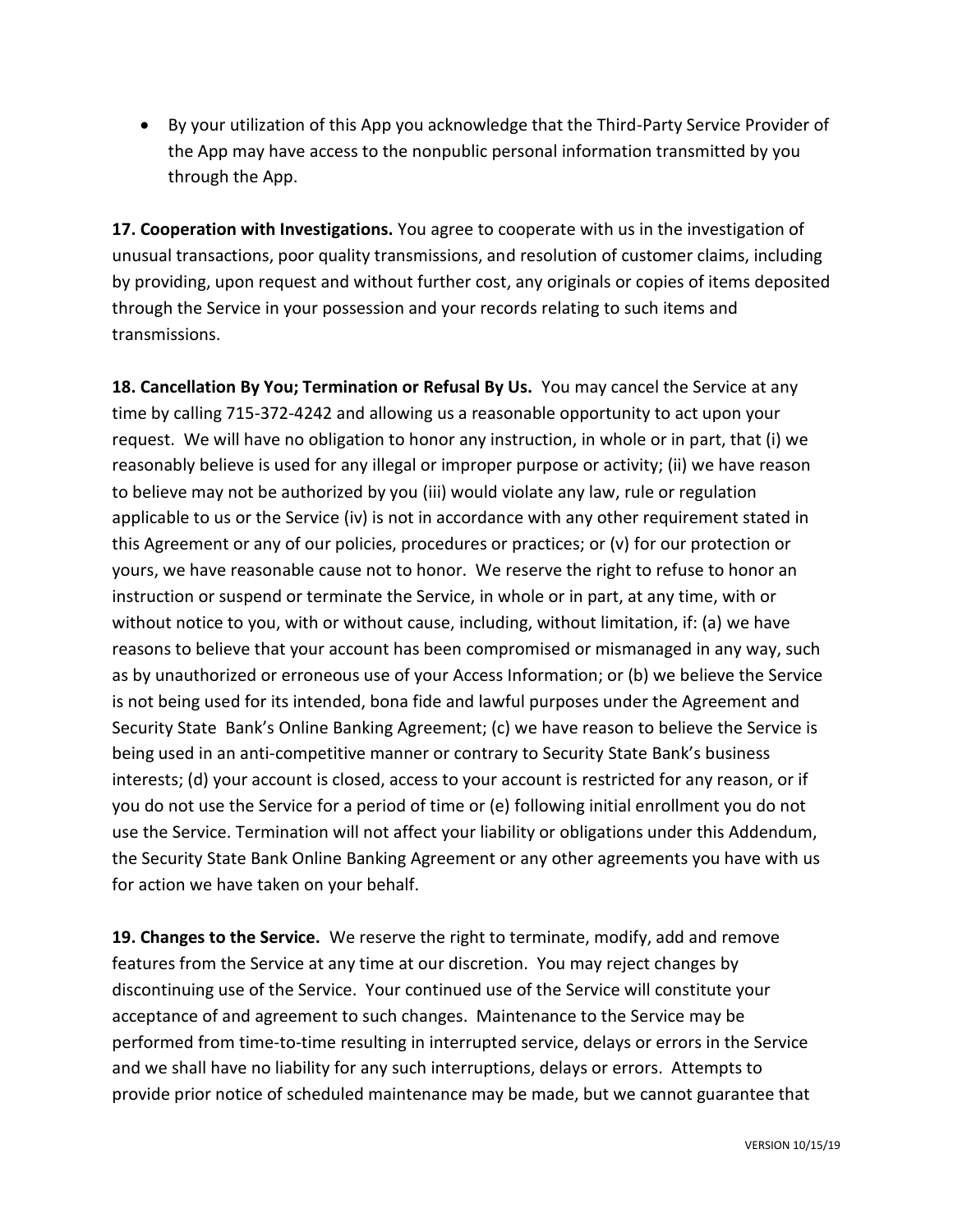such notice will be provided.

**21. Enforceability.** We may waive enforcement of any provision of this Agreement. No waiver of a breach of this Agreement shall constitute a waiver of any prior or subsequent breach of the Agreement. Any such waiver shall not affect our rights with respect to any other transaction or to modify the terms of this Agreement. In the event that any provision of this Agreement shall be deemed to be invalid, illegal, or unenforceable to any extent, the remainder of the Agreement shall not be impaired or otherwise affected and shall continue to be valid and enforceable to the fullest extent permitted by law.

**22. Ownership & License.** You agree that Security State Bank retains all ownership and proprietary rights in the Services, associated content, technology, and website(s). Your use of the Services is subject to and conditioned upon your complete compliance with this Agreement. Without limiting the effect of the foregoing, any breach of this Agreement immediately terminates your right to use the Services. Without limiting the restriction of the foregoing, you may not use the Services (i) in any anti-competitive manner, (ii) for any purpose which would be contrary to Security State Bank's business interest, or (iii) to Security State Bank's actual or potential economic disadvantage in any aspect. You may use the Services only in accordance with this Agreement. You may not copy, reproduce, distribute or create derivative works from the content and agree not to reverse engineer or reverse compile any of the technology used to provide the Services.

**Third Party Beneficiary.** You agree that our Third-Party Service Providers, may rely upon the provisions of this Agreement, including its disclaimer of warranties and any limitations of liability and that such Third Party Service Providers are, for the purpose of this Agreement, third party beneficiaries to this addendum.

**Geographic Constraints.** You agree that you will not use the Service in locations that are prohibited by U.S. laws and regulations, including laws and regulations issued by the Office of Foreign Assets Control.

**23. DISCLAIMER OF WARRANTIES.** YOU AGREE YOUR USE OF THE SERVICES AND ALL INFORMATION AND CONTENT (INCLUDING THAT OF THIRD PARTIES) IS AT YOUR RISK AND IS PROVIDED ON AN "AS IS" AND "AS AVAILABLE" BASIS. WE DISCLAIM ALL WARRANTIES OF ANY KIND AS TO THE USE OF THE SERVICES, WHETHER EXPRESS OR IMPLIED, INCLUDING, BUT NOT LIMITED TO THE IMPLIED WARRANTIES OF MERCHANTABILITY, FITNESS FOR A PARTICULAR PURPOSE AND NONINFRINGEMENT. WE MAKE NO WARRANTY THAT THE SERVICES (i) WILL MEET YOUR REQUIREMENTS, (ii) WILL BE UNINTERRUPTED, TIMELY, SECURE, OR ERROR-FREE,